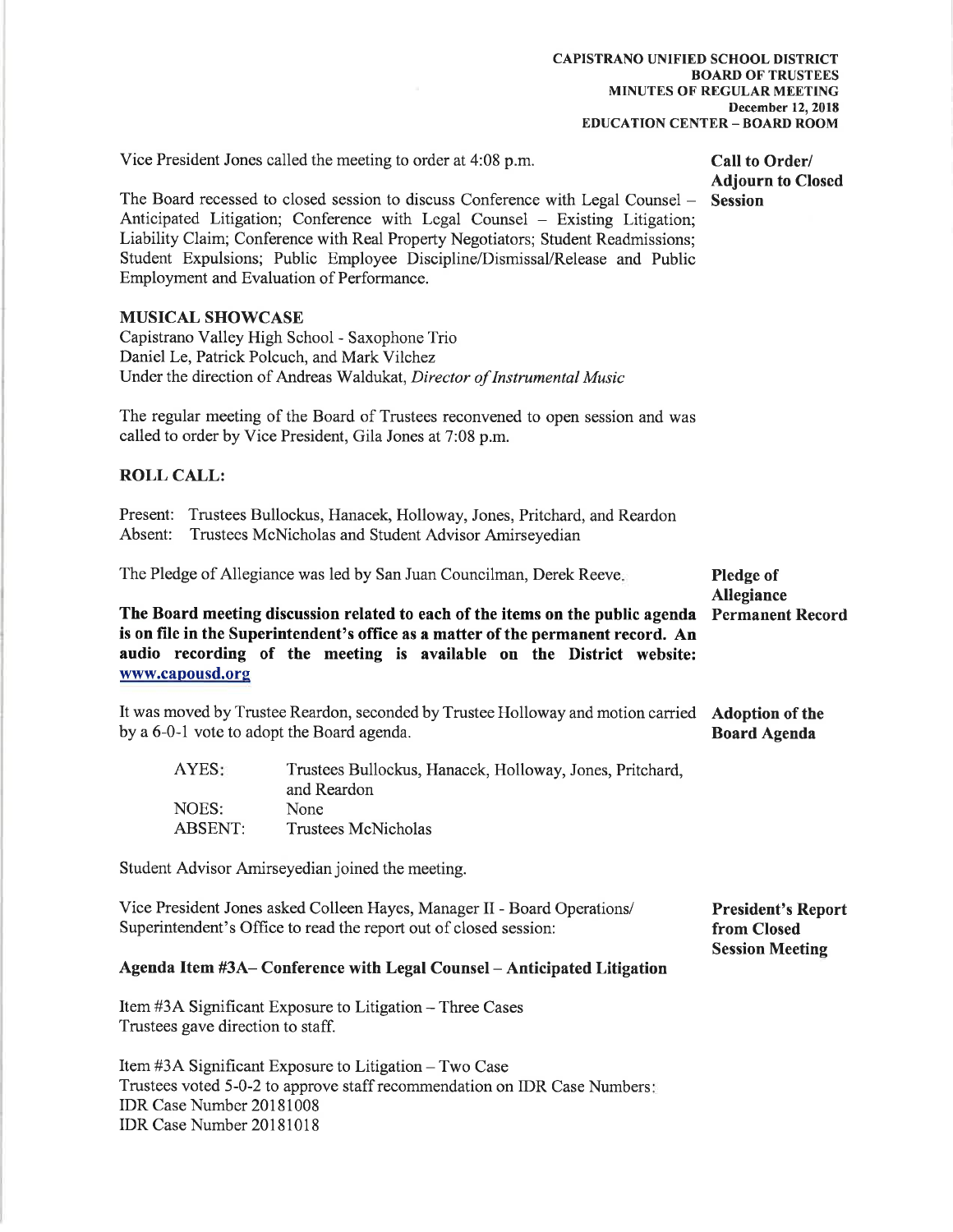Item #3A Initiation of Litigation - One Case Trustees gave direction to staff.

Agenda Item #3B – Conference with Legal Counsel – Existing Litigation Significant Exposure to Litigation - Three Cases

Staff pulled: OAH Case Number 2017090988

Trustees voted 5-0-2 to approve the staff recommendation on OAH Case Numbers: OAH Case Number 2018100084 OAH Case Number 2018110436

#### Agenda Item #3C - Liability Claim

One Case Trustees voted 5-0-2 to approve the staff recommendation to reject Government Claim No. 1805366

#### Agenda Item #3D - Conference with Real Property Negotiators

Property: Pacifica San Juan property. Trustees gave direction to staff.

Property: South Transportation and Grounds Keeping Facility. Trustees gave direction to staff.

Property: Paseo de Colinas property. No Reportable action.

#### Agenda Item #3E - Student Readmissions

**Five Cases** Trustees voted 6-0-1 to approve staff recommendation on: Case # 2018-021 Case # 2018-023 Case # 2018-034 Case # 2018-039 Case # 2018-041

#### **Agenda Item #3F - Student Expulsions**

**Five Cases** Trustees voted 6-0-1 to approve staff recommendation on: Case # 2019-011 Case # 2019-015 Case # 2019-017 Case # 2019-019 Case # 2019-021

Agenda Item #3G Public Employee Discipline/Dismissal/Release Trustees gave direction to staff.

Agenda Item #3H Public Employment and Evaluation of Performance No reportable action.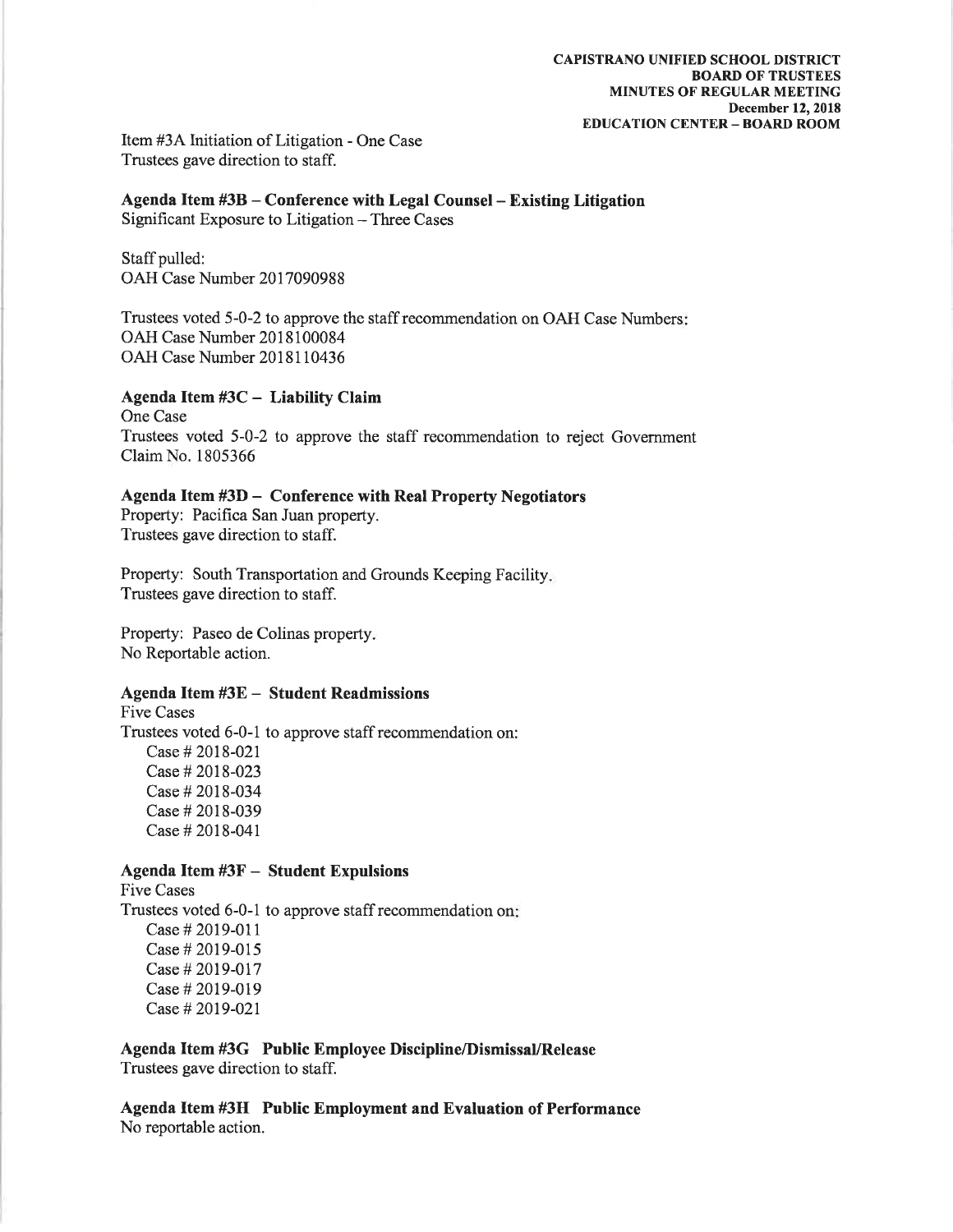#### **REORGANIZATION OF THE BOARD**

| The Capistrano Unified School District Board of Trustees is conforming to Education Reorganization of<br>Code requirements by holding its annual organizational meeting at the December 12,<br>2018, meeting.                                                                                                       |                                                                                                                                                                                                                                                        | <b>Board – Election of</b><br><b>President</b><br><b>Agenda Item 1</b>                           |
|---------------------------------------------------------------------------------------------------------------------------------------------------------------------------------------------------------------------------------------------------------------------------------------------------------------------|--------------------------------------------------------------------------------------------------------------------------------------------------------------------------------------------------------------------------------------------------------|--------------------------------------------------------------------------------------------------|
| The current presiding Board member, Vice President Gila Jones will facilitate the<br>election of the Board President.                                                                                                                                                                                               |                                                                                                                                                                                                                                                        |                                                                                                  |
|                                                                                                                                                                                                                                                                                                                     | Trustee Hanacek nominated Trustee Jones for the role of President of the Board. It<br>was moved by Trustee Reardon and seconded by Trustee Holloway and the motion<br>carried 6-0-1 to elect Trustee Gila Jones as Board President.                    |                                                                                                  |
| AYES:                                                                                                                                                                                                                                                                                                               | Trustees Bullockus, Hanacek, Holloway, Jones, Pritchard,<br>and Reardon                                                                                                                                                                                |                                                                                                  |
| NOES:                                                                                                                                                                                                                                                                                                               | None                                                                                                                                                                                                                                                   |                                                                                                  |
| <b>ABSENT:</b>                                                                                                                                                                                                                                                                                                      | <b>Trustees McNicholas</b>                                                                                                                                                                                                                             |                                                                                                  |
| Trustee Holloway nominated Trustee Pritchard for the role of Vice President of the<br>Board. It was moved by Trustee Reardon and seconded by Trustee Hanacek to elect<br>Trustee Pritchard as Vice President of the Board of Trustees and the motion carried<br>6-0-1 to elect Trustee Pritchard as Vice President. |                                                                                                                                                                                                                                                        | Reorganization of<br><b>Board – Election of</b><br><b>Vice President</b><br><b>Agenda Item 2</b> |
| AYES:                                                                                                                                                                                                                                                                                                               | Trustees Bullockus, Hanacek, Holloway, Jones, Pritchard,<br>and Reardon                                                                                                                                                                                |                                                                                                  |
| NOES:                                                                                                                                                                                                                                                                                                               | None                                                                                                                                                                                                                                                   |                                                                                                  |
| <b>ABSENT:</b>                                                                                                                                                                                                                                                                                                      | <b>Trustees McNicholas</b>                                                                                                                                                                                                                             |                                                                                                  |
| Trustee Holloway as Clerk.                                                                                                                                                                                                                                                                                          | Trustee Jones nominated Trustee Holloway for the role of Clerk of the Board. It was<br>moved by Trustee Reardon and seconded by Trustee Bullockus to elect Trustee<br>Holloway as Clerk of the Board of Trustees and the motion carried 6-0-1 to elect | Reorganization of<br><b>Board – Election of</b><br><b>Clerk</b><br><b>Agenda Item 3</b>          |
| AYES:                                                                                                                                                                                                                                                                                                               | Trustees Bullockus, Hanacek, Holloway, Jones, Pritchard,<br>and Reardon                                                                                                                                                                                |                                                                                                  |
| <b>NOES:</b>                                                                                                                                                                                                                                                                                                        | None                                                                                                                                                                                                                                                   |                                                                                                  |

**ABSENT:** Trustees McNicholas

## **Associated Student Body**

Tesoro High School Ken Ezratty, Principal Christina Migge, Activities Director Erika Tran, Associated Student Body President

#### **Extra Miler**

The Pacific Life Foundation, for their charitable giving to support students and programs of the Capistrano Unified School District.

#### **Winter Music Program**

Students from Bernice Ayer Middle School Chamber Orchestra Under the Direction of Don Schultz, Middle School Music Teacher **Special Recognitions**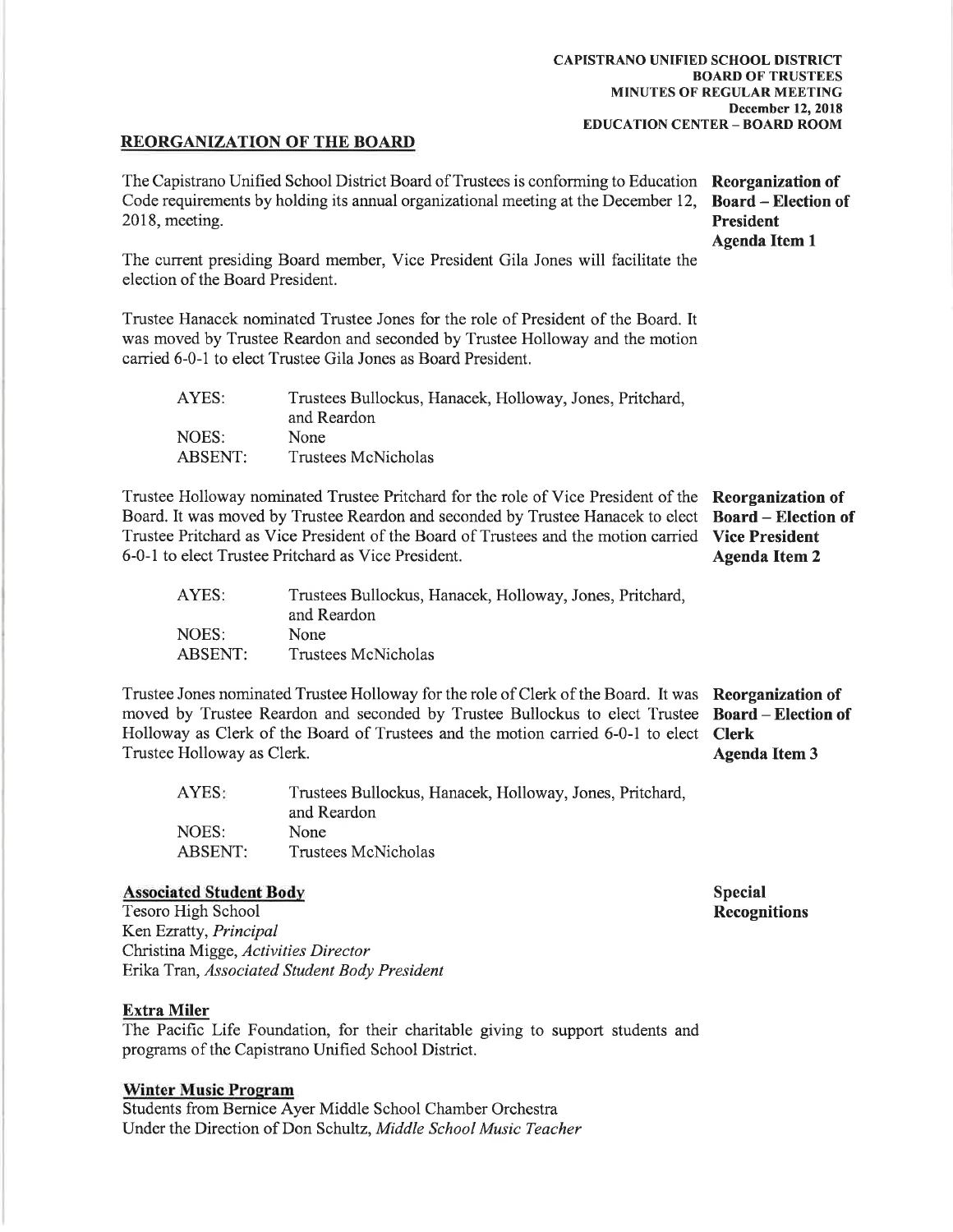#### CAPISTRANO UNIFIED SCHOOL DISTRICT **BOARD OF TRUSTEES MINUTES OF REGULAR MEETING** December 12, 2018 **EDUCATION CENTER - BOARD ROOM**

## **BREAK**

Superintendent Vital reported on the various activities at our sites in the past weeks.

Patricia Holloway spoke about the book The Leadership Guide that has been added to the curriculum at Dana Hills High School. She presented a copy, signed by Trustees, as a gift, to our Student Advisor Mona Amirseyedian.

Amy Hanacek spoke regarding the opportunity to attend many performances throughout our District by talented students at all of our schools.

The following speakers addressed the Board:

- April Gallart spoke regarding fairness of instruction.
- Michele Ploessel-Campbell spoke regarding charity opportunities  $\bullet$ throughout our District.
- James Wale student at SJHHS spoke to introduce himself to be more involved in the work of the Board and as part of his classwork.
- Michele McNutt spoke regarding Sexual Health Curriculum
- Jessica Geyer spoke regarding California Healthy Youth Act  $\bullet$

## **CONSENT CALENDAR**

All matters listed under the Consent Calendar are considered by the Board to be routine and will be enacted by the Board in one motion in the form listed below. There will be no discussion of these items prior to the time the Board votes on the motion unless members of the Board, staff, or the public request specific items to be discussed and/or removed from the Consent Calendar. The Superintendent and the staff recommend approval of all Consent Calendar items.

The following speakers addressed the Board:

Michele Ploessel-Campbell spoke regarding California Healthy Kids Survey and RH Dana

President Jones asked Trustees for items they wished to pull from the Consent Calendar. No items were pulled by Trustees; Item #21 was pulled by staff.

It was moved by Trustee Holloway and seconded by Trustee Bullockus, motion carried by a 6-0-1 Roll Call vote to approve the Consent Calendar.

| AYES:   | Trustees Bullockus, Hanacek, Holloway, Jones, Pritchard, |
|---------|----------------------------------------------------------|
|         | and Reardon                                              |
| NOES:   | None                                                     |
| ABSENT: | Trustees McNicholas                                      |

Approval of donations of funds and equipment.

Approval of purchase orders (Attachment 1) and commercial warrants (Attachment  $2$ ).

**Board and Superintendent Comments** 

Oral **Communications** 

**Donation of Funds** and Equipment **Agenda Item 4 Purchase Orders.** Commercial **Warrants and Previously Board-Approved Bids** and Contracts **Agenda Item 5**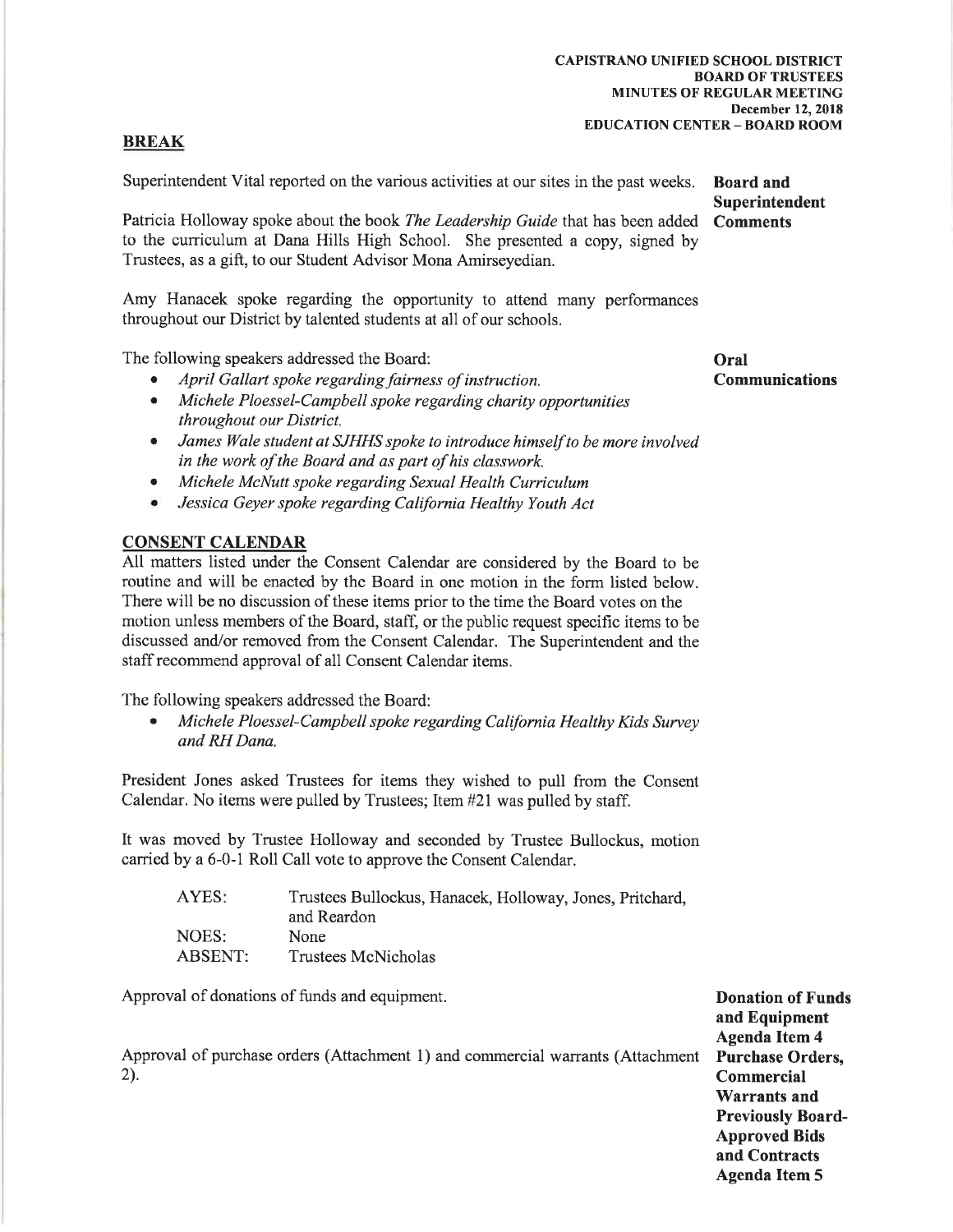**CAPISTRANO UNIFIED SCHOOL DISTRICT BOARD OF TRUSTEES MINUTES OF REGULAR MEETING EDUCATION CENTER - BOARD ROOM** Approval of the District standardized Independent Contractor, Professional Services, Independent Field Service and Master Contract agreements Contractor, Professional Service, and **Agreements** Approval to utilize the State of California Contract No. 1-18-23-23 A through H, Supplement 2, Fleet Vehicles, Vans and SUVs and any subsequent revisions, amendments, and extensions awarded to Downtown Ford Sales; Elk Grove Auto Group; Freeway Toyota; Winner Chevrolet; Wondries Fleet Group; US Fleet Source, Selma Nissan/Honda; and Leehan of Davis Inc. dba Chrysler Dodge Jeep Ram Kia for the purchase of fleet vehicles, as needed by the District. Approval of the ratification of 2018-2019 Internet Access Agreement with Orange 2018-2019 County Superintendent of Schools (OCDE) to provide Internet access services to the District. **County Schools** Approval of the ratification of 2018-2019 Network Support Services Agreement with 2018-2019 Orange County Superintendent of Schools (OCDE) to provide network support services to the District from July 1, 2018 through June 30, 2019. **Services Agreement Schools** Approval to procure eligible E-Rate-items (Categories 1 and 2) utilizing Requests for Proposals (RFP) process. **Process** Approval of Resolution No. 1819-22 authorizing the Annual and Five-Year Reportable Fees Report for Fiscal Year 2017-2018, in compliance with Government 1819-22, Code § 66006 and § 66001.

December 12, 2018 **Services, Field Master Contract Agenda Item 6 State of California Contract No. 1-18-**23-23, A Through H, Supplement 2, **Fleet Vehicles,** Vans and SUVs -**Multiple Vendors Agenda Item 7 Internet Access Agreement No.**  $45356 - Orange$ Superintendent of **Agenda Item 8 Network Support** Number 45357 -**Orange County** Superintendent of **Agenda Item 9 Procure Eligible E-Rate Items Utilizing Requests** for Proposals **Agenda Item 10 Resolution No. Approving the Annual and Five-Year Reportable Fees Report for** Fiscal Year 2017-2018, in **Compliance with Government Code** § 66006 and § 66001 **Agenda Item 11**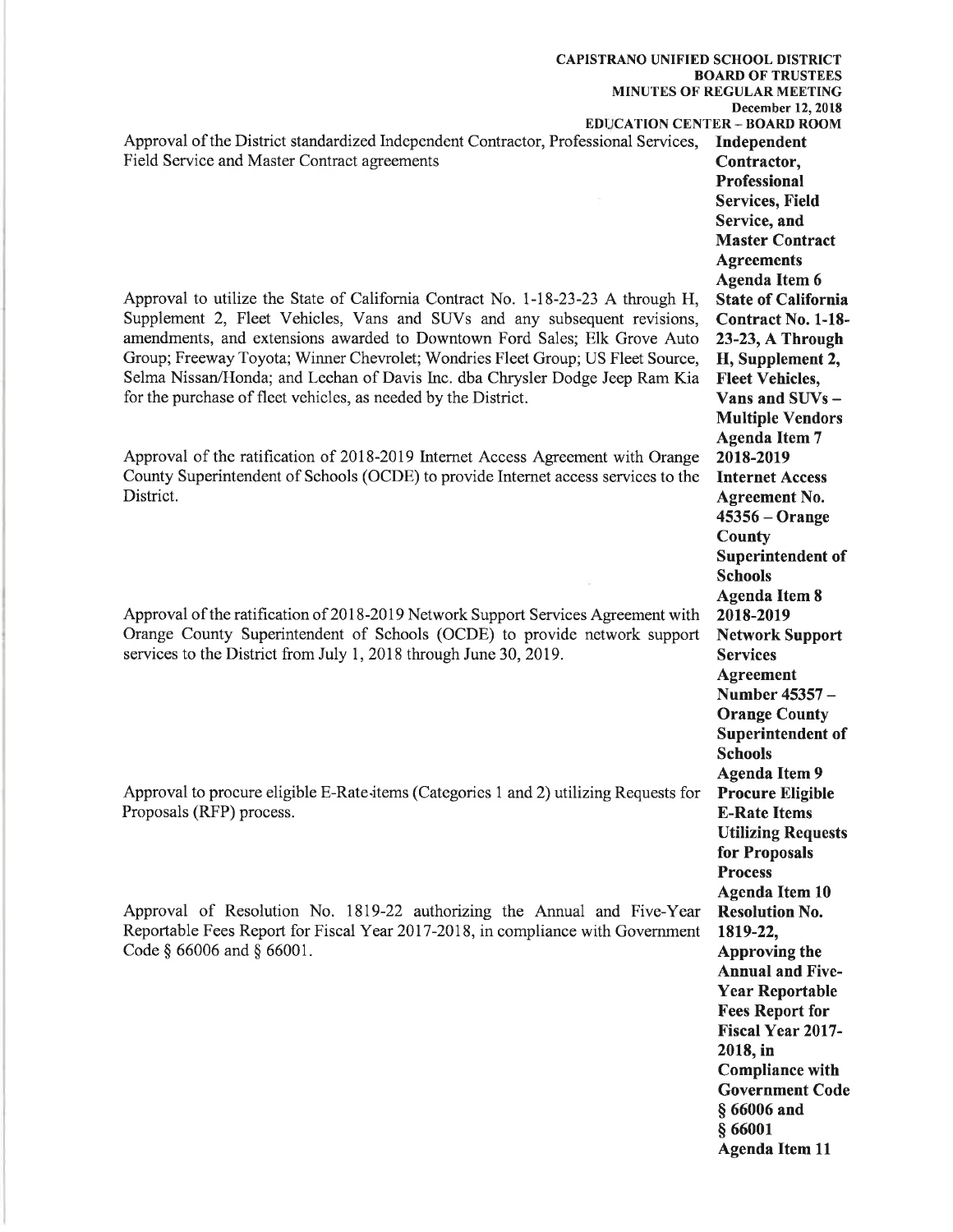| <b>CAPISTRANO UNIFIED SCHOOL DISTRICT</b>                                                                                                                 | <b>BOARD OF TRUSTEES</b>                                         |
|-----------------------------------------------------------------------------------------------------------------------------------------------------------|------------------------------------------------------------------|
|                                                                                                                                                           | MINUTES OF REGULAR MEETING                                       |
|                                                                                                                                                           | <b>December 12, 2018</b><br><b>EDUCATION CENTER - BOARD ROOM</b> |
| Approval of the Agreement with County of Orange, Health Care Agency.                                                                                      | <b>Agreement with</b>                                            |
|                                                                                                                                                           | <b>County of Orange,</b>                                         |
|                                                                                                                                                           | <b>Health Care</b>                                               |
|                                                                                                                                                           | <b>Agency</b>                                                    |
|                                                                                                                                                           | <b>Agenda Item 12</b>                                            |
| Approval of the Agreement with Kid Healthy/One OC from December 1, 2018                                                                                   | <b>Agreement with</b>                                            |
| through June 30, 2019 for Carl Hankey K-8 School.                                                                                                         | Kid Healthy/                                                     |
|                                                                                                                                                           | One OC                                                           |
| Approval of the proposed revisions to Board Policy 5132 Release of Directory                                                                              | <b>Agenda Item 13</b><br>Third Reading -                         |
| Information, brings language in alignment to recent changes in law.                                                                                       | <b>Board Policy 5132</b>                                         |
|                                                                                                                                                           | <b>Release of</b>                                                |
|                                                                                                                                                           | <b>Directory</b>                                                 |
|                                                                                                                                                           | <b>Information</b>                                               |
|                                                                                                                                                           | <b>Agenda Item 14</b>                                            |
| Approval for services with Orange County Department of Education (OCDE) to                                                                                | <b>Agreement</b> for                                             |
| provide Gifted and Talented Education (GATE) Certification Training for up to 60                                                                          | <b>Services with</b>                                             |
| District Elementary Teachers.                                                                                                                             | <b>Orange County</b>                                             |
|                                                                                                                                                           | Department of                                                    |
|                                                                                                                                                           | <b>Education</b> to                                              |
|                                                                                                                                                           | <b>Provide Gifted</b><br>and Talented                            |
|                                                                                                                                                           | <b>Education</b>                                                 |
|                                                                                                                                                           | <b>Certification</b>                                             |
|                                                                                                                                                           | <b>Training for</b>                                              |
|                                                                                                                                                           | Elementary                                                       |
|                                                                                                                                                           | <b>Teachers in 2018-</b>                                         |
|                                                                                                                                                           | 2019                                                             |
|                                                                                                                                                           | <b>Agenda Item 15</b>                                            |
| Approval of R.H. Dana Elementary School implementing a Spanish Language                                                                                   | Recommendation                                                   |
| Immersion program beginning in the 2019-2020 school year.                                                                                                 | to Approve R.H.                                                  |
|                                                                                                                                                           | <b>Dana Elementary</b>                                           |
|                                                                                                                                                           | School as a                                                      |
|                                                                                                                                                           | <b>Spanish Language</b>                                          |
|                                                                                                                                                           | <b>Immersion</b>                                                 |
|                                                                                                                                                           | Program<br><b>Agenda Item 16</b>                                 |
| Approval of the appointment of Ann Carroll, Mina Carson, Shadi Pourkashef, Jillian                                                                        | <b>Members of the</b>                                            |
| Stewart and Rachel Sutherland to serve as a Community Advisory Committee (CAC)                                                                            | <b>Special Education</b>                                         |
| voting member for the 2019 and 2020 calendar years.                                                                                                       | <b>Local Plan Area</b>                                           |
|                                                                                                                                                           | <b>Community</b>                                                 |
|                                                                                                                                                           | <b>Advisory</b>                                                  |
|                                                                                                                                                           | <b>Committee</b>                                                 |
|                                                                                                                                                           | <b>Agenda Item 17</b>                                            |
| Approval of the Memorandum of Understanding (MOU) with Laguna Beach Unified                                                                               | <b>Memorandum</b> of                                             |
| School District (LBUSD) for the purpose of implementing special education services                                                                        | Understanding                                                    |
| and programs to students referred by their Individual Education Program team.                                                                             | with Laguna                                                      |
|                                                                                                                                                           | <b>Beach Unified</b>                                             |
|                                                                                                                                                           | <b>School District</b>                                           |
|                                                                                                                                                           | <b>Agenda Item 18</b>                                            |
| Approval of the Memorandum of Understanding (MOU) with Santa Ana Unified<br>School District (SAUSD) to provide special education Deaf and Hard of Hearing | <b>Memorandum</b> of                                             |
|                                                                                                                                                           | Understanding<br>with Santa Ana                                  |
|                                                                                                                                                           |                                                                  |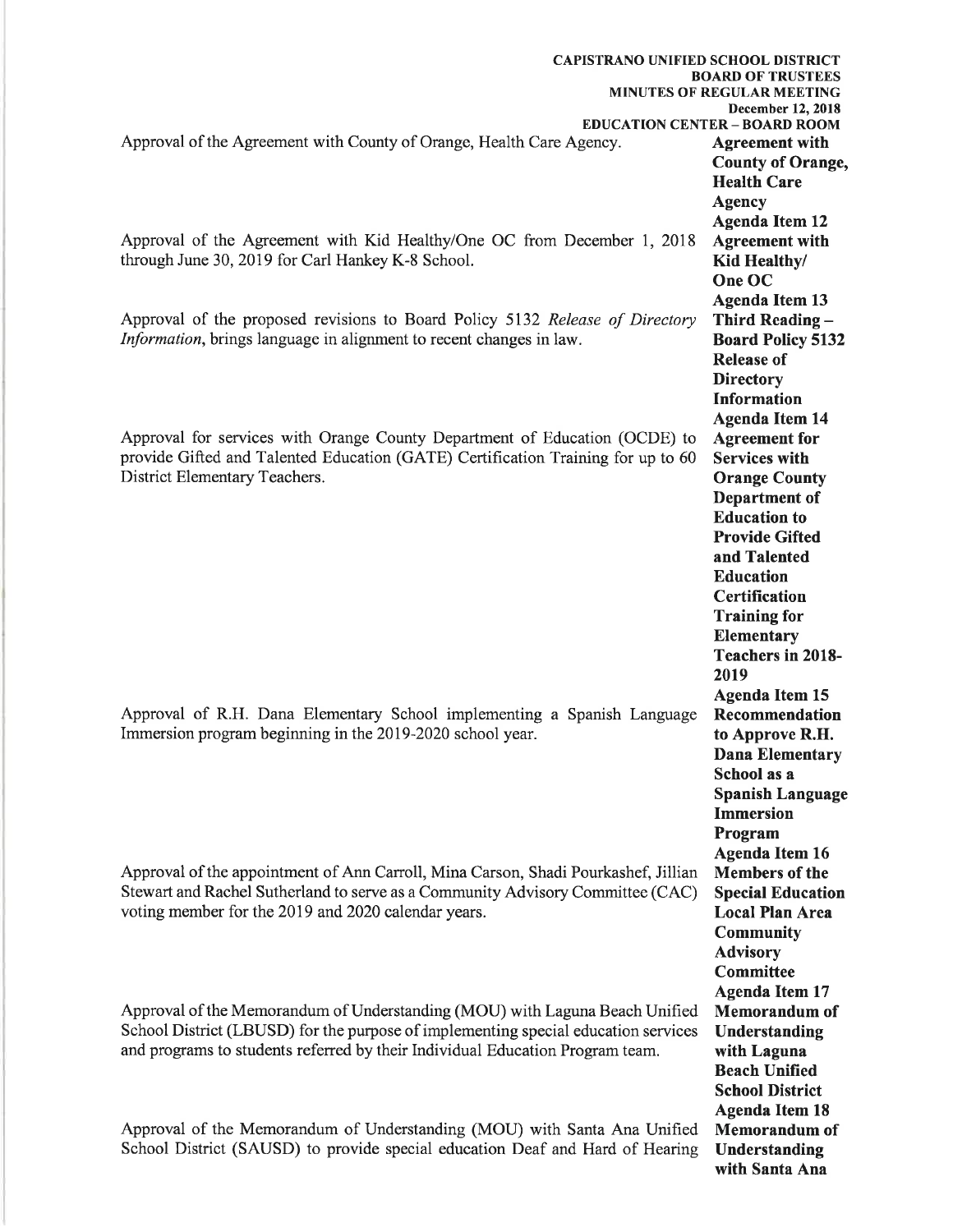| <b>CAPISTRANO UNIFIED SCHOOL DISTRICT</b>                                                             |                                                        |
|-------------------------------------------------------------------------------------------------------|--------------------------------------------------------|
|                                                                                                       | <b>BOARD OF TRUSTEES</b><br>MINUTES OF REGULAR MEETING |
|                                                                                                       | December 12, 2018                                      |
|                                                                                                       | <b>EDUCATION CENTER - BOARD ROOM</b>                   |
| programs and services for District students referred by their Individualized Education Unified School |                                                        |
| Program (IEP) team.                                                                                   | <b>District</b>                                        |
|                                                                                                       | <b>Agenda Item 19</b>                                  |
| Approval of Resolution No. 1819-27 and the Material Revision to Charter of Capistrano                 | <b>Resolution No.</b>                                  |
| Connections Academy Charter School.                                                                   | 1819-27,                                               |
|                                                                                                       | <b>Resolution of the</b>                               |
|                                                                                                       | <b>Board of Trustees</b>                               |
|                                                                                                       | to Approve                                             |
|                                                                                                       | <b>Material Revision</b>                               |
|                                                                                                       | to Charter of                                          |
|                                                                                                       | Capistrano                                             |
|                                                                                                       | <b>Connections</b>                                     |
|                                                                                                       | <b>Academy Charter</b>                                 |
|                                                                                                       | <b>School</b>                                          |
|                                                                                                       | <b>Agenda Item 20</b>                                  |
| Approval of teachers who are credentialed in subjects other than Physical Education                   | <b>Authorization of</b>                                |
| (PE) to provide PE credit to students in that respective sport.                                       | <b>Coaches</b> to                                      |
|                                                                                                       | <b>Provide First</b>                                   |
|                                                                                                       | <b>Semester Physical</b>                               |
|                                                                                                       | <b>Education Credit</b>                                |
|                                                                                                       | <b>Agenda Item 22</b>                                  |
| Acceptance of Williams Settlement Legislation Orange County Department of                             | <b>Orange County</b>                                   |
| Education (OCDE) First Quarter Report.                                                                | Department of                                          |
|                                                                                                       | <b>Education First</b>                                 |
|                                                                                                       | Quarter Report -                                       |
|                                                                                                       | <b>Williams</b>                                        |
|                                                                                                       | <b>Settlement</b>                                      |
|                                                                                                       | Legislation                                            |
|                                                                                                       | <b>Agenda Item 23</b>                                  |
| Approval of Supervised Fieldwork Agreement for Teacher Education with Brandman                        | Supervised                                             |
| University, effective January 7, 2019 and expiring January 6, 2022.                                   | <b>Fieldwork</b>                                       |
|                                                                                                       | <b>Agreement</b> for                                   |
|                                                                                                       | <b>Teacher Education</b>                               |
|                                                                                                       | with Brandman                                          |
|                                                                                                       | <b>University</b>                                      |
|                                                                                                       | <b>Agenda Item 24</b>                                  |
| Approval of the activity list for employment, separation, and additional assignments                  | <b>Resignations/</b>                                   |
| of certificated employees                                                                             | Retirements/                                           |
|                                                                                                       | Employment -                                           |
|                                                                                                       | <b>Certificated</b>                                    |
|                                                                                                       | <b>Employees</b>                                       |
|                                                                                                       | <b>Agenda Item 25</b>                                  |
| Approval of the activity list for employment, separation, and additional assignments                  | <b>Resignations/</b>                                   |
| of classified employees.                                                                              | Retirements/                                           |
|                                                                                                       | Employment -                                           |
|                                                                                                       | <b>Classified</b>                                      |
|                                                                                                       | <b>Employees</b>                                       |
|                                                                                                       | <b>Agenda Item 26</b>                                  |
| Resolution No. 1819-28, Role of the Board: Powers and Responsibilities, reaffirms the                 | <b>Resolution No. 1819-</b>                            |
| role of the Board.                                                                                    | 28, Role of the                                        |
|                                                                                                       | <b>Board: Powers and</b>                               |
|                                                                                                       | <b>Responsibilities</b>                                |
|                                                                                                       | <b>Agenda Item 27</b>                                  |
|                                                                                                       |                                                        |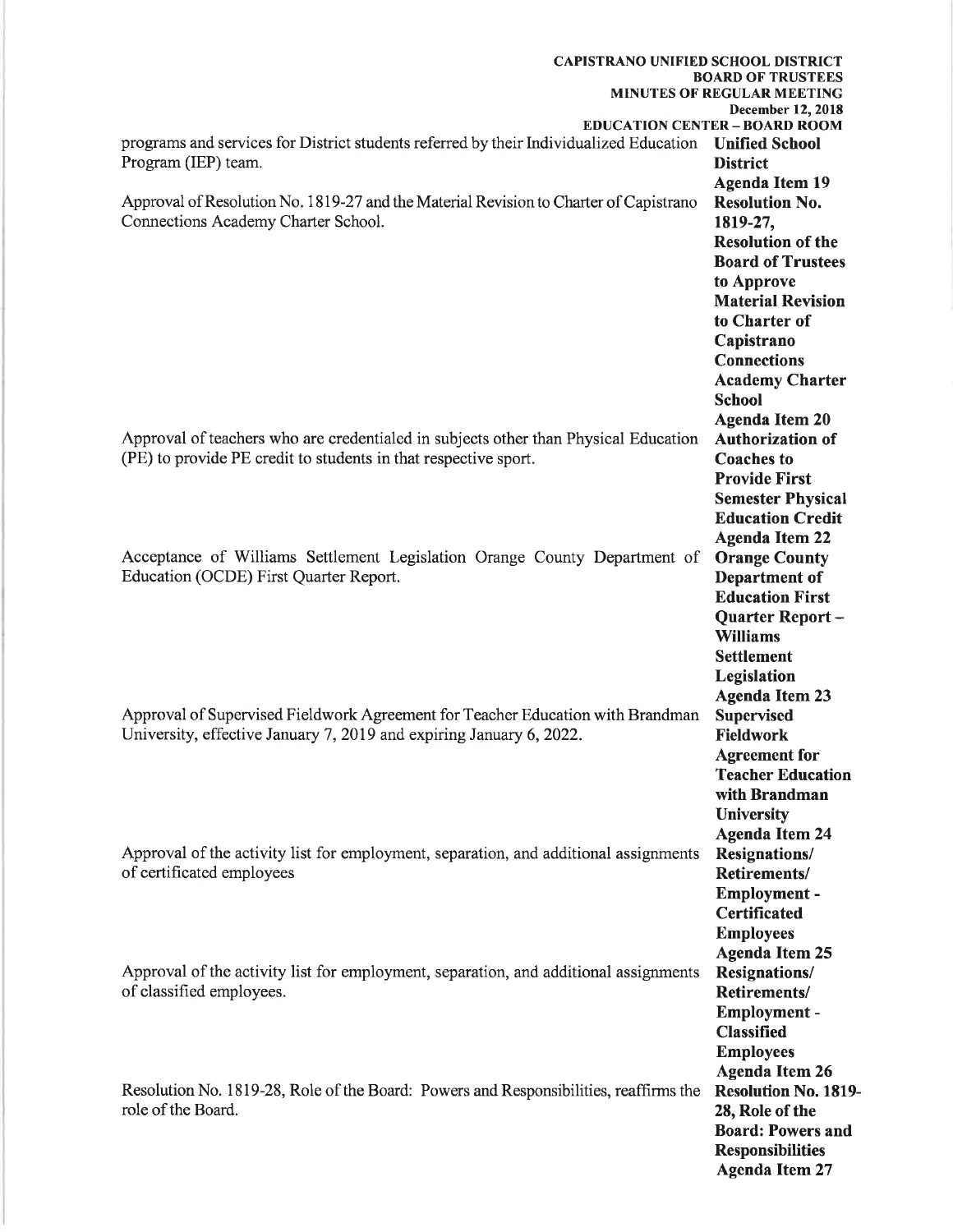|                                                                  | <b>CAPISTRANO UNIFIED SCHOOL DISTRICT</b> |
|------------------------------------------------------------------|-------------------------------------------|
|                                                                  | <b>BOARD OF TRUSTEES</b>                  |
|                                                                  | <b>MINUTES OF REGULAR MEETING</b>         |
|                                                                  | December 12, 2018                         |
|                                                                  | <b>EDUCATION CENTER - BOARD ROOM</b>      |
| Approval of the November 14, 2018 Regular Board meeting minutes. | <b>School Board</b>                       |
|                                                                  | <b>Minutes</b>                            |
|                                                                  | <b>Agenda Item 28</b>                     |
|                                                                  |                                           |

#### **DISCUSSION/ACTION ITEMS**

|                                 |                                                             | President Jones recognized Susan Holliday, Associate Superintendent, Education Third Reading - |                     |
|---------------------------------|-------------------------------------------------------------|------------------------------------------------------------------------------------------------|---------------------|
| Services, to present this item. |                                                             |                                                                                                | <b>Board Policy</b> |
|                                 |                                                             |                                                                                                | 6145.3              |
|                                 |                                                             | It was moved by Trustee Hanacek and seconded by Trustee Bullockus to approve                   | <b>Publications</b> |
|                                 | Board Policy 6145.3 Publications. The motion carried 6-0-1. |                                                                                                | Agenda Item 29      |
| AYES:                           | and Reardon                                                 | Trustees Bullockus, Hanacek, Holloway, Jones, Pritchard,                                       |                     |

|         | and <b>wava</b>     |
|---------|---------------------|
| NOES:   | None                |
| ABSENT: | Trustees McNicholas |

| President Jones recognized Susan Holliday, Associate Superintendent, Education California School<br>Services, to present this item.<br>This was an information item only and no Trustee action was necessary. | <b>Dashboard Fall</b><br>2018<br><b>Agenda Item 31</b>                |
|---------------------------------------------------------------------------------------------------------------------------------------------------------------------------------------------------------------|-----------------------------------------------------------------------|
| President Jones recognized Clark Hampton, Deputy Superintendent, Business and<br>Support Services, to present this item.                                                                                      | <b>Potential Regional</b><br><b>Bond Measure</b><br><b>Update and</b> |
| The following speakers addressed the Board:                                                                                                                                                                   | <b>Proposal to</b>                                                    |

**Conduct Opinion** 

**Research - True** 

**Update** 

1819-24, **Preparation of** 

**Agenda Item 32** 

**Resolution No.** 

**Assessment of** 

**AB 300 Schools Agenda Item 42** 

**Seismic Screening** 

The following speakers addressed the Board:

Michele Ploessel-Campbell spoke regarding polling.  $\bullet$ 

It was moved by Trustee Hanacek and seconded by Trustee Holloway to approve the **North Research** Proposal to Conduct Opinion Research with True North Research. The motion carried **Agenda Item 30** 6-0-1 to approve staff recommendation.

| Trustees Bullockus, Hanacek, Holloway, Jones, Pritchard, |
|----------------------------------------------------------|
| and Reardon                                              |
| None                                                     |
| Trustees McNicholas                                      |
|                                                          |

President Jones recognized Susan Holliday, Associate Superintendent, Education **Dashboard** Services, to present this item. **Development** 

This was an information item only and no Trustee action was necessary.

President Jones recognized Clark Hampton, Deputy Superintendent, Business and Support Services, to present this item.

It was moved by Trustee Hanacek and seconded by Trustee Reardon to adopt Resolution No. 1819-24, Preparation of Seismic Screening Assessment of AB 300 Schools. The motion carried 6-0-1.

| AYES:   | Trustees Bullockus, Hanacek, Holloway, Jones, Pritchard, |
|---------|----------------------------------------------------------|
|         | and Reardon                                              |
| NOES:   | None                                                     |
| ABSENT: | Trustees McNicholas                                      |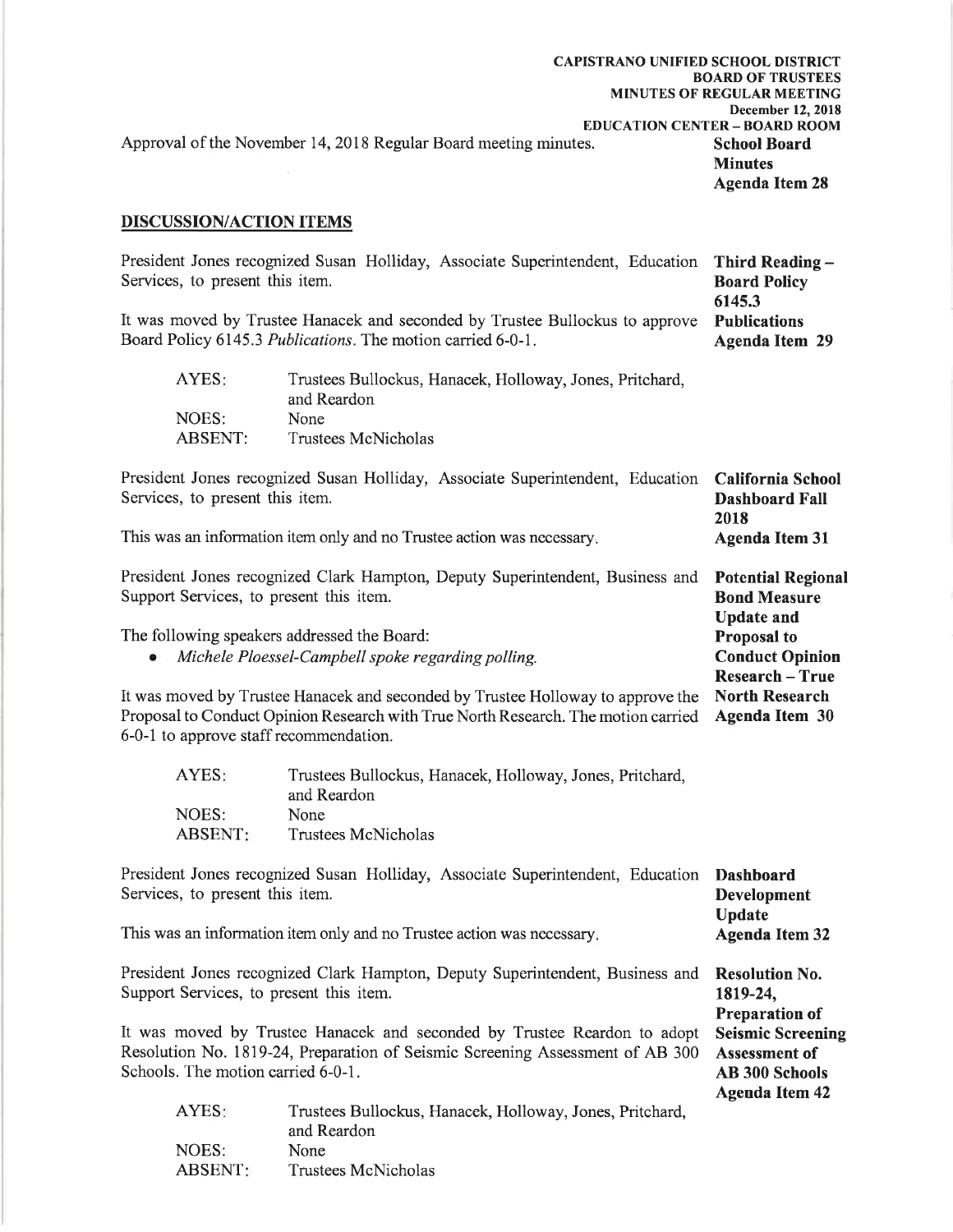| <b>CAPISTRANO UNIFIED SCHOOL DISTRICT</b><br>President Jones recognized Clark Hampton, Deputy Superintendent, Business and Resolution No.<br>Support Services, to present this item.<br>The following speakers addressed the Board:<br>George Ray spoke regarding the sale of Las Ramblas Property.<br>Michele Ploessel-Campbell spoke regarding the Las Ramblas Property.<br>$\bullet$<br>It was moved by Trustee Hanacek and seconded by Trustee Reardon to adopt<br>Resolution No. 1819-26, with revisions presented by Andreas Chiliatas as follows:<br>Approval of Agreement to Sell the Right to Purchase Real Property and Directing<br>Staff to Assess Potential Uses of the Proceeds (Las Ramblas Property); Subject to<br>Final Revisions Related to the Non-Refundability of Deposits and Buyer's<br>Closing Conditions. The motion carried 6-0-1.<br>AYES:<br>Trustees Bullockus, Hanacek, Holloway, Jones, Pritchard,<br>and Reardon<br>NOES:<br>None<br><b>ABSENT:</b><br><b>Trustees McNicholas</b> | <b>BOARD OF TRUSTEES</b><br>MINUTES OF REGULAR MEETING<br><b>December 12, 2018</b><br><b>EDUCATION CENTER - BOARD ROOM</b><br>1819-26,<br><b>Approving</b><br><b>Agreement to Sell</b><br>the Right to<br><b>Purchase Real</b><br><b>Property and</b><br><b>Directing Staff to</b><br><b>Assess Potential</b><br><b>Uses of the</b><br><b>Proceeds</b> (Las<br><b>Ramblas</b><br>Property)<br><b>Agenda Item 44</b> |
|--------------------------------------------------------------------------------------------------------------------------------------------------------------------------------------------------------------------------------------------------------------------------------------------------------------------------------------------------------------------------------------------------------------------------------------------------------------------------------------------------------------------------------------------------------------------------------------------------------------------------------------------------------------------------------------------------------------------------------------------------------------------------------------------------------------------------------------------------------------------------------------------------------------------------------------------------------------------------------------------------------------------|---------------------------------------------------------------------------------------------------------------------------------------------------------------------------------------------------------------------------------------------------------------------------------------------------------------------------------------------------------------------------------------------------------------------|
| President Jones recognized Clark Hampton, Deputy Superintendent, Business and<br>Support Services, to present this item.<br>The following speakers addressed the Board:<br>Michele Ploessel-Campbell spoke regarding the Bus Yard Property.<br>Robbie Roberson spoke regarding the Bus Yard Property.<br>٠                                                                                                                                                                                                                                                                                                                                                                                                                                                                                                                                                                                                                                                                                                         | <b>Resolution No.</b><br>1819-25,<br><b>Approving</b><br><b>Agreements to</b><br><b>Lease District</b><br><b>Surplus Real</b>                                                                                                                                                                                                                                                                                       |
| <b>Property and</b><br><b>Directing Staff to</b><br>The following presentation notes are listed here in the minutes as a matter of record:<br><b>Assess Potential</b><br><b>Uses of the Lease</b><br>Toll Brothers Apartment living was selected as the most beneficial proposal for the<br><b>Proceeds (South</b><br>project for the following reasons:<br><b>Bus Yard</b><br>> Best financial offer: highest annual ground rent<br>Property)<br>$\blacktriangleright$<br>Best terms during the Entitlement Phase<br><b>Agenda Item 45</b><br>$\blacktriangleright$<br>Met the objective of the Mission Statement<br>$\blacktriangleright$<br>Financial Strength of the Respondent<br>It was moved by Trustee Reardon and seconded by Trustee Bullockus to adopt<br>Resolution No. 1819-25, Approving Agreements to Lease District Surplus Real                                                                                                                                                                   |                                                                                                                                                                                                                                                                                                                                                                                                                     |

Bus Yard Property). The motion carried 6-0-1.

| AYES:          | Trustees Bullockus, Hanacek, Holloway, Jones, Pritchard, |
|----------------|----------------------------------------------------------|
|                | and Reardon                                              |
| NOES:          | None                                                     |
| <b>ABSENT:</b> | Trustees McNicholas                                      |

Every year at the organizational meeting in December, Trustee assignments are made<br>to various committees and other groups in which there is an expectation of Board representation.

**Selection of Trustee** Participation on **Various Committees Agenda Item 33** 

It was moved by Trustee Hanacek and seconded by Trustee Holloway to approve the Trustee Committee Assignments for 2019 as amended. The motion carried 6-0-1.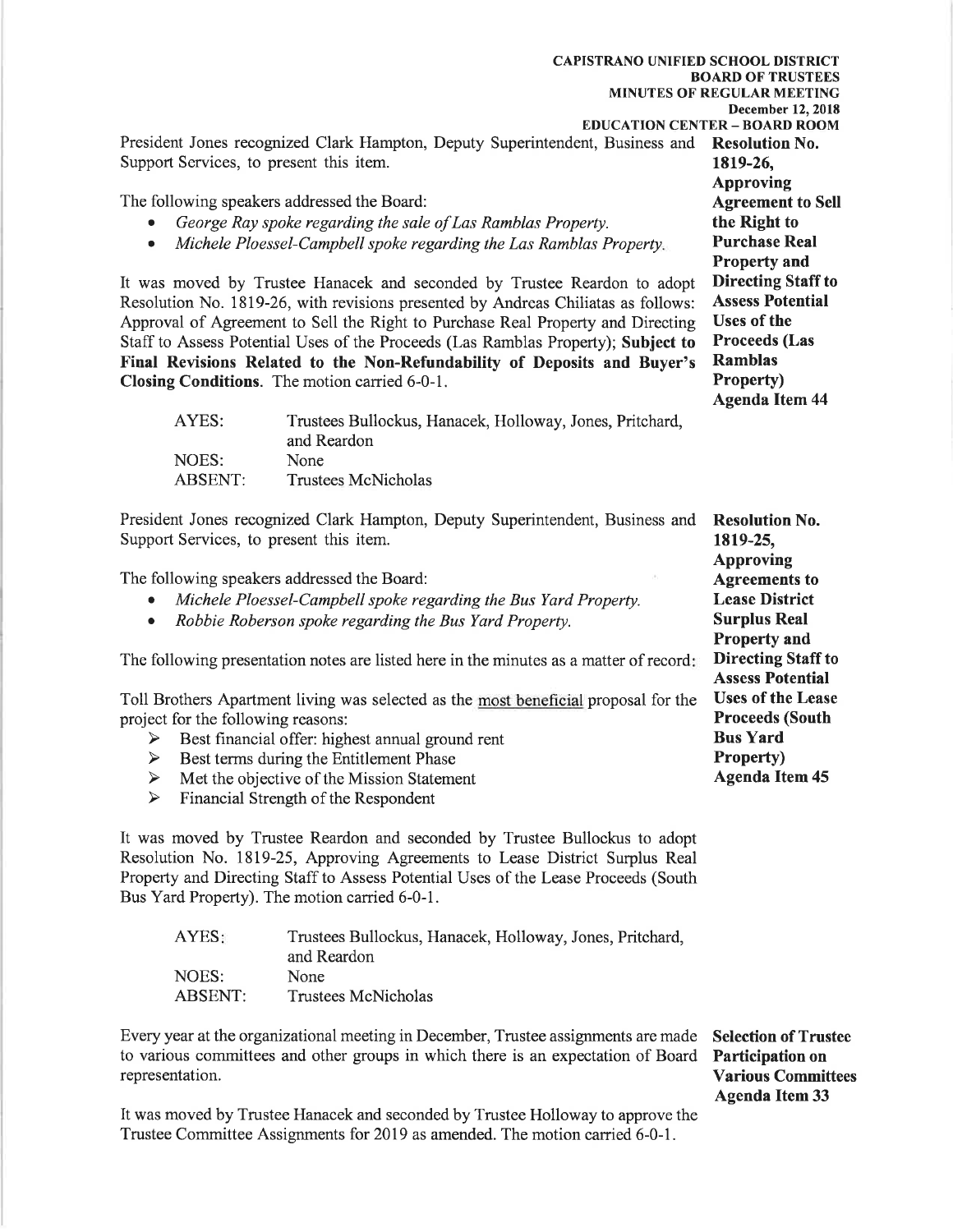1819-23,

**Resolution of the** 

**Board of Trustees** 

**Charter Renewal** 

**Academy Public Charter School Subject to Entry** into MOU **Agenda Item 36** 

**Establishment of** 

the Educational **Technology Joint** 

**Powers Authority** 

**Agenda Item 43** 

to Approve the

California

| AYES:   | Trustees Bullockus, Hanacek, Holloway, Jones, Pritchard,<br>and Reardon |
|---------|-------------------------------------------------------------------------|
| NOES:   | None.                                                                   |
| ABSENT: | Trustees McNicholas                                                     |

President Jones recognized Clark Hampton, Deputy Superintendent, Business and **Establishing High** Support Services, to present this item. **School Assignment** for It was moved by Trustee Holloway and seconded by Trustee Pritchard to approve the **Esencia K-8** high school assignment for Esencia K-8 School. The motion carried 6-0-1 **School Agenda Item 34** Trustees Bullockus, Hanacek, Holloway, Jones, Pritchard, AYES: and Reardon NOES: None **ABSENT:** Trustees McNicholas

Trustee Reardon moved and Trustee Holloway seconded to extend the meeting to **Motion to Extend** 11:30 p.m. The motion carried  $6-0-1$ . the Meeting

At 10:51 Trustee Hanacek left the meeting.

President Jones recognized Susan Holliday, Associate Superintendent, Education **Resolution No.** Services, to present this item.

It was moved by Trustee Pritchard and seconded by Trustee Reardon to adopt Resolution 1819-23 Resolution of the Board of Trustees to Approve the Charter Petition of Capistrano Connections Academy/California Connections Academy Southern California Subject to Entry into Memorandum of Understanding. The **Petition of** motion carried 5-0-2 with amendments to the recitals.

| AYES:   | Trustees Bullockus, Holloway, Jones, Pritchard, and | <b>Connections</b><br>Academy |
|---------|-----------------------------------------------------|-------------------------------|
|         | Reardon                                             | Southern                      |
| NOES:   | <b>None</b>                                         | California/                   |
| ABSENT: | Trustees Hanacek, and McNicholas                    | Capistrano                    |
|         |                                                     | <b>Connections</b>            |

President Jones recognized Clark Hampton, Deputy Superintendent, Business and Support Services, to present this item.

It was moved by Trustee Reardon and seconded by Trustee Holloway to establish the Educational Technology Joint Powers Authority. The motion carried 5-0-2.

| AYES:   | Trustees Bullockus, Holloway, Jones, Pritchard, and |
|---------|-----------------------------------------------------|
|         | Reardon                                             |
| NOES:   | None                                                |
| ABSENT: | Trustees Hanacek, and McNicholas                    |

President Jones recognized Susan Holliday, Associate Superintendent, Education Title IV, Part A Services, to present this item. **Formula Grant**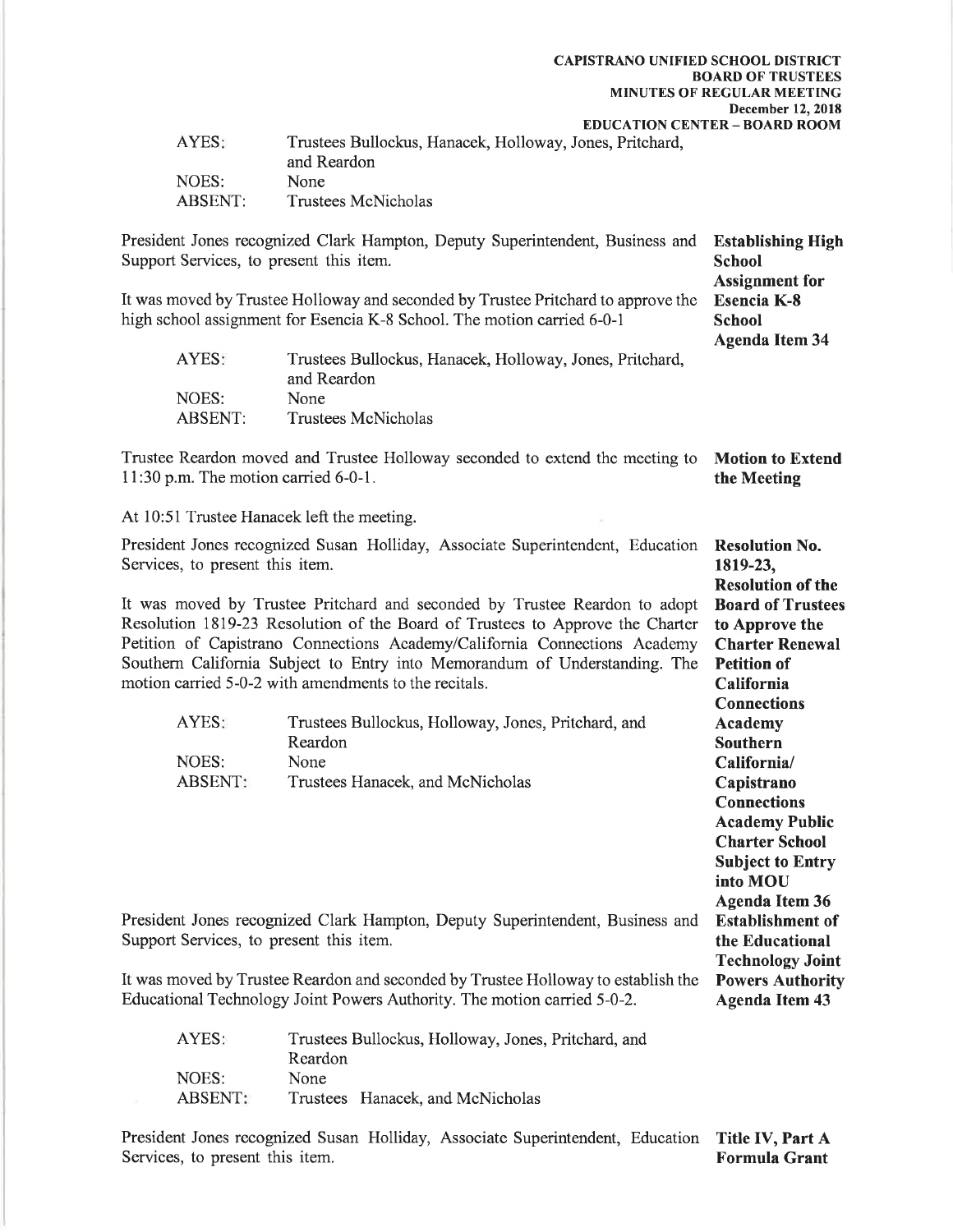**CAPISTRANO UNIFIED SCHOOL DISTRICT BOARD OF TRUSTEES MINUTES OF REGULAR MEETING December 12, 2018 EDUCATION CENTER - BOARD ROOM** 

**First Interim** 

It was moved by Trustee Holloway and seconded by Trustee Pritchard to approve the Plan Title IV, Part A Formula Grant Plan. The motion carried 5-0-2. **Agenda Item 40** 

| AYES:          | Trustees Bullockus, Holloway, Jones, Pritchard, and |
|----------------|-----------------------------------------------------|
|                | Reardon                                             |
| NOES:          | None.                                               |
| <b>ABSENT:</b> | Trustees Hanacek, and McNicholas                    |

President Jones recognized Clark Hampton, Deputy Superintendent, Business and **Certification of** Support Services, to present this item. The 2018-2019

It was moved by Trustee Bullockus and seconded by Trustee Holloway to approve **Report** the Certification of the 2018-2019 First Interim Report. The motion carried 5-0-2. **Agenda Item 41** 

| AYES:          | Trustees Bullockus, Holloway, Jones, Pritchard, and |
|----------------|-----------------------------------------------------|
|                | Reardon                                             |
| NOES:          | None.                                               |
| <b>ABSENT:</b> | Trustees Hanacek, and McNicholas                    |

President Jones recognized Clark Hampton, Deputy Superintendent, Business and First Reading -Support Services, to present this item. **Board Policy 3515 School Safety and** Trustees directed staff to bring this item back to the January 24, 2019 Board Meeting. **Security Agenda** Item 39 Trustees directed staff to bring this item back to the January 24, 2019 Board Meeting. **Overview of Local Control Accountability** Plan in California **Agenda Item 35 First Reading -**Trustees directed staff to bring this item back to the January 24, 2019 Board Meeting. **Board Policy 5141** Conduct **Agenda Item 37 First Reading -**Trustees directed staff to bring this item back to the January 24, 2019 Board Meeting. **Board Policy** 5131.2 Bullying **Agenda Item 38** It was moved by Trustee Pritchard and seconded by Trustee Reardon to adjourn the **Adjournment** 

meeting, motion carried 5-0-2.

AYES: Trustees Bullockus, Holloway, Jones, Pritchard, and Reardon NOES: None **ABSENT:** Trustees Hanacek, and McNicholas

President Jones announced the meeting adjourned at 11:29 p.m.

**Board Clerk** v. Board of Trustees Secretar

Minutes submitted by Colleen Hayes, Manager II, Board Operations/Superintendent's Office